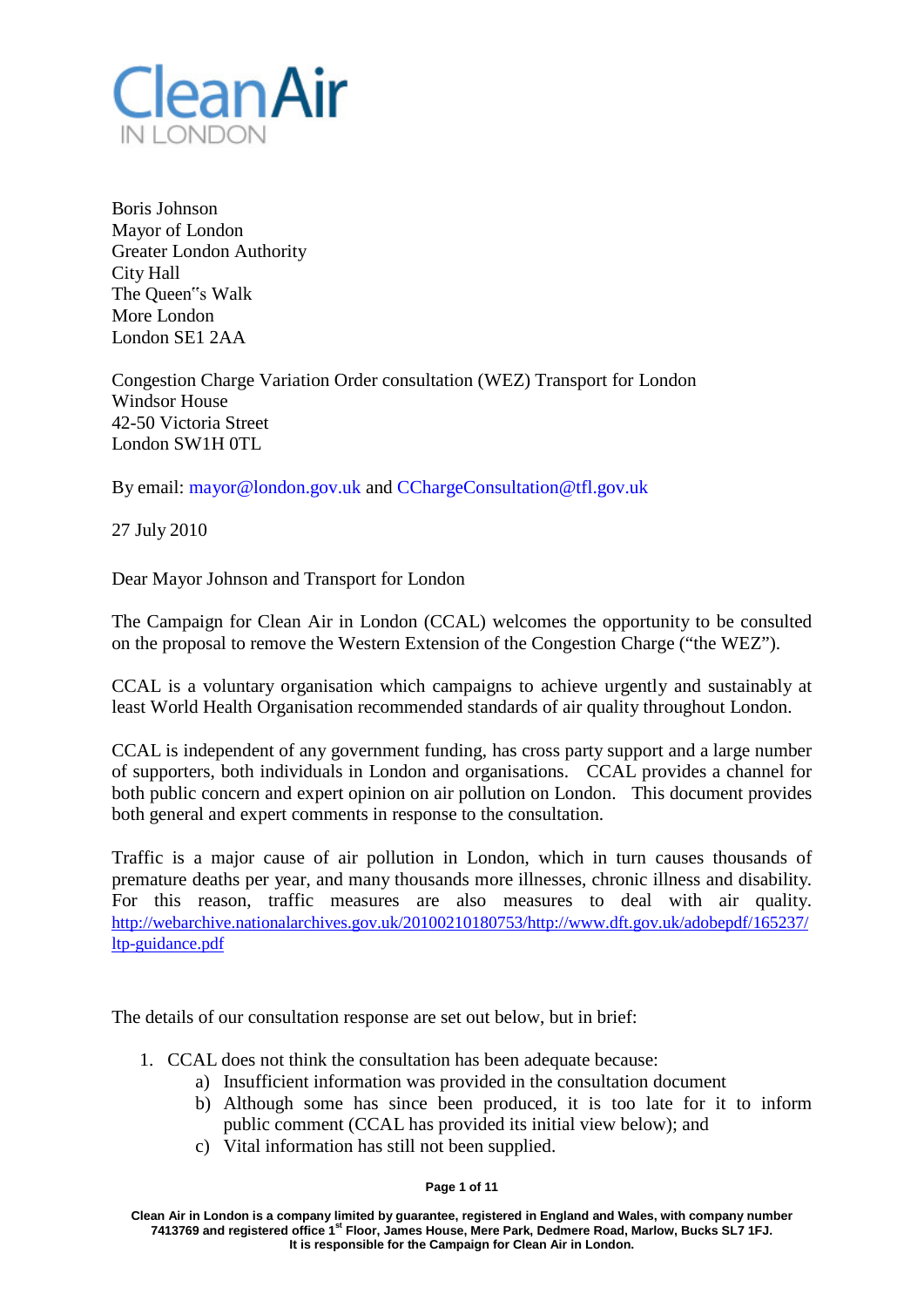

- 2. Removing the WEZ will increase dangerous air pollution.
- 3. TfL"s own modelling suggests that removal of the WEZ would lead to an unlawful increase in air pollution, inconsistent with EU law.
- 4. Removing the WEZ would have a serious negative economic impact on net income for Transport for London by £55 million each year, which is unjustified.
- 5. There has been no, or no adequate, consideration of the impact of the proposals on particularly vulnerable groups, or minority ethnic groups.

The details of these concerns are set out below.

# **ADEQUACY OF THE CONSULTATION**

There has already been correspondence between CCAL and the Mayor/Transport for London. CCAL believes that the consultation document published on 24 May 2010 was inadequate because it did not contain essential information.

On 11 June 2010 CCAL requested information relating to the consultation on the proposal to remove the WEZ. In particular, CCAL requested:

*"copies of any information held by TfL about emissions and/or assumptions relating to Figure 5-1... in "Proposals for changes to the Congestion Charging Scheme, Public and Stakeholder Consultation May-August 2010"...* (This document, with supplementary information, is referred to as the "SD"). *I am interested for example in the assumptions made,...the highest concentrations of*  $PM_{10}$  *within each "concentration contour*" *shown; and discovering what adjustments (if any) TfL has made to ERG/Kings College London"s work. I am keen also and separately to see any work undertaken or estimates produced or analysis done by or for TfL about annual mean concentrations of* NO2 *in that part of London for each of calendar 2010 and 2011 since it seems, on the face of it, no such analysis is provided in any of the consultation documents relating to the proposed removal of the WEZ."*

## The request continued:

*"You are presumably aware that EU limit values for NO2 entered into force on 1 January 2010 and that EU limit values apply everywhere (and once attained may not be exceeded). This means that if the WEZ is formally removed on 4 January 2011 annual mean concentrations of ambient NO2 may not exceed 40 micrograms per cubic metre (µg /m3) anywhere that has attained that level in calendar 2010. In addition, if the UK obtains a time extension – perhaps until 1 January 2015 – to comply with this limit value then annual mean concentrations of NO2must not exceed 60 µg /m3 after 1 January 2010. I am keen to see any analysis done by or for TfL that addresses this very serious public health issue."*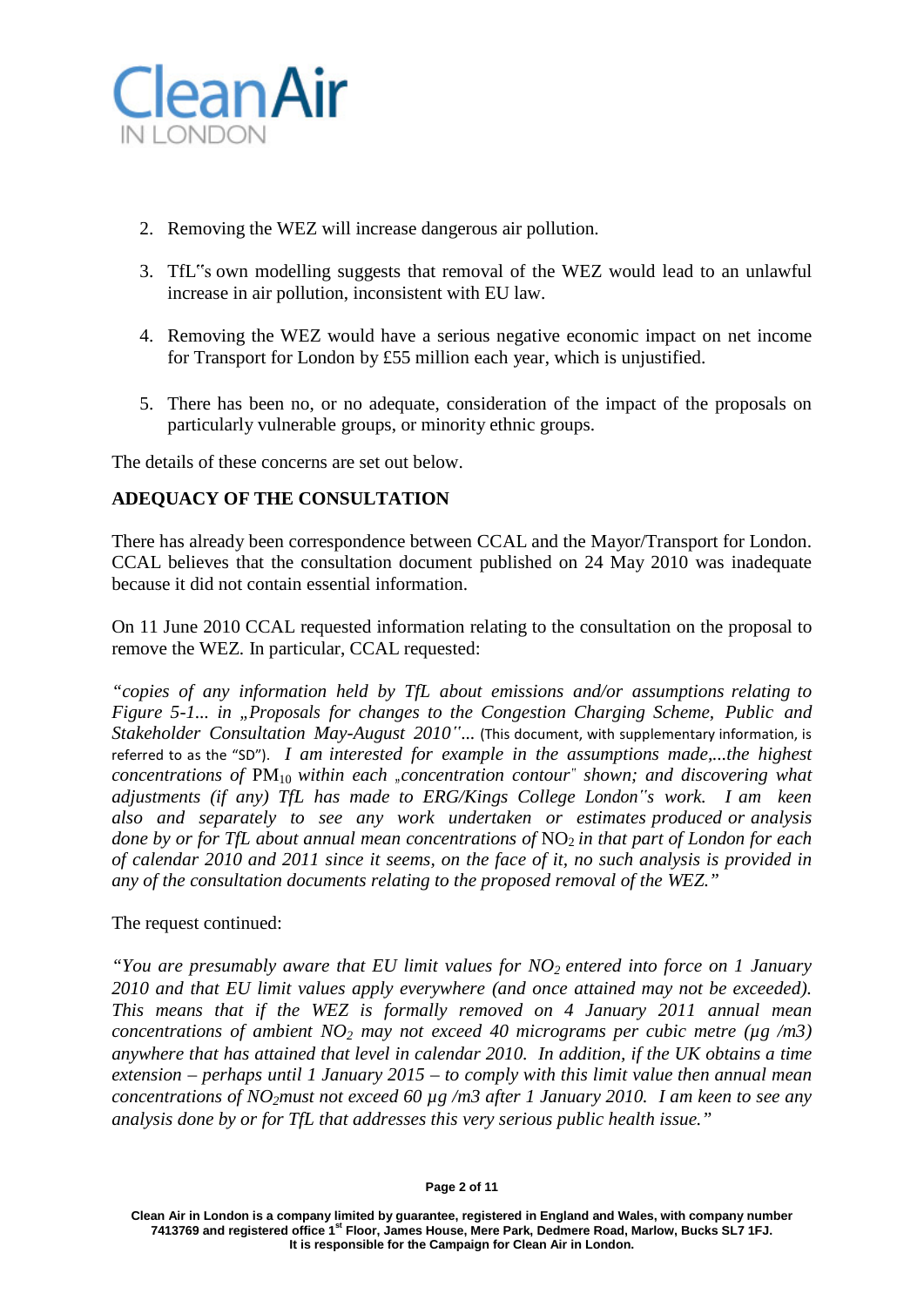

A response to the request was provided on 13 July 2010.

As is clear from the fact that it was necessary to make the request, the information is not contained in the consultation document itself ("WEZ Consultation"), nor in the accompanying Impact Assessment documents ("WEZ IIA") nor the Supplementary Document ("SD") (extensive though they may be); nor is it in any of the documents relating to the current consultation on the draft AQS. The WEZ IIA refers only to the outputs of models (the models themselves are not disclosed) on  $NO<sub>x</sub>$ , not on  $NO<sub>2</sub>$  (see: Paragraph 6.4.9, page 45 WEZ IIA and Table 4-4, page 22).

Having now seen the response to our request, it emerges that the information requested is vitally important to consultees. In particular:

- i. Modelling of  $NO<sub>2</sub>$  concentrations has been undertaken to consider  $NO<sub>2</sub>$  levels with and without the WEZ. This notwithstanding that there is nothing in respect of NO<sub>2</sub> in either the WEZ Consultation or the WEZ IIA equivalent to Figure 5-1 in the SD and in figure  $6 - 2$  page 45 WEZ IIA, which illustrates the modelled outputs in respect of  $PM_{10}$ . Consultees need this information if they are to respond at all to the proposal in respect of its impact on  $NO<sub>2</sub>$  levels.
- ii. The modelling is incomplete.
	- a) It does not cover hourly concentrations, on the basis that these are "*more uncertain due to the very local influences within individual streets which affect short-term concentrations"*. This is puzzling, as the Integrated Impact Assessment which accompanies the draft AQS (published following a letter of 22 June 2010 sent on behalf of a member of CCAL) states that  $\Box In$  2015, without the Strategy, it is *forecast that 45% of London, including roads in central and inner London and around Heathrow airport will exceed the annual mean NO2 concentration limit value. A few locations near major roads in central London will also exceed the hourly*  $NO<sub>2</sub>$  *limit value."* (para 3.5). That suggests that a model is available, and it is surprising that it is not being used when considering the possible impact of removing the WEZ, or is not being made available to consultees for their comments. It is particularly puzzling when Article 12 and Annex XI of Directive 2008/50/EC contains an obligation to comply with hourly limit value for  $NO<sub>2</sub>$  from January 2010.
	- b) It does not cover annual mean  $NO<sub>2</sub>$  concentrations plus margin of tolerance the  $60\mu$ g per m<sup>3</sup> limit in Article 12 and Annex XI of Directive 2008/50/EC. The reasoning given is that *"Defra is responsible for the assessment of compliance of NO2 concentrations, including the attainment of 60µg per m <sup>3</sup> (related to the margin of tolerance assessment) for submission to the EU, and this work is currently ongoing and due to be reported in 2011 through the Time Extension Notification process."* This is also puzzling. The obligation to ensure compliance with limit values plus margin of tolerance is an EU obligation which applies during and if a time extension is obtained, and that obligation attaches to Member States, irrespective of divisions of

#### **Page 3 of 11**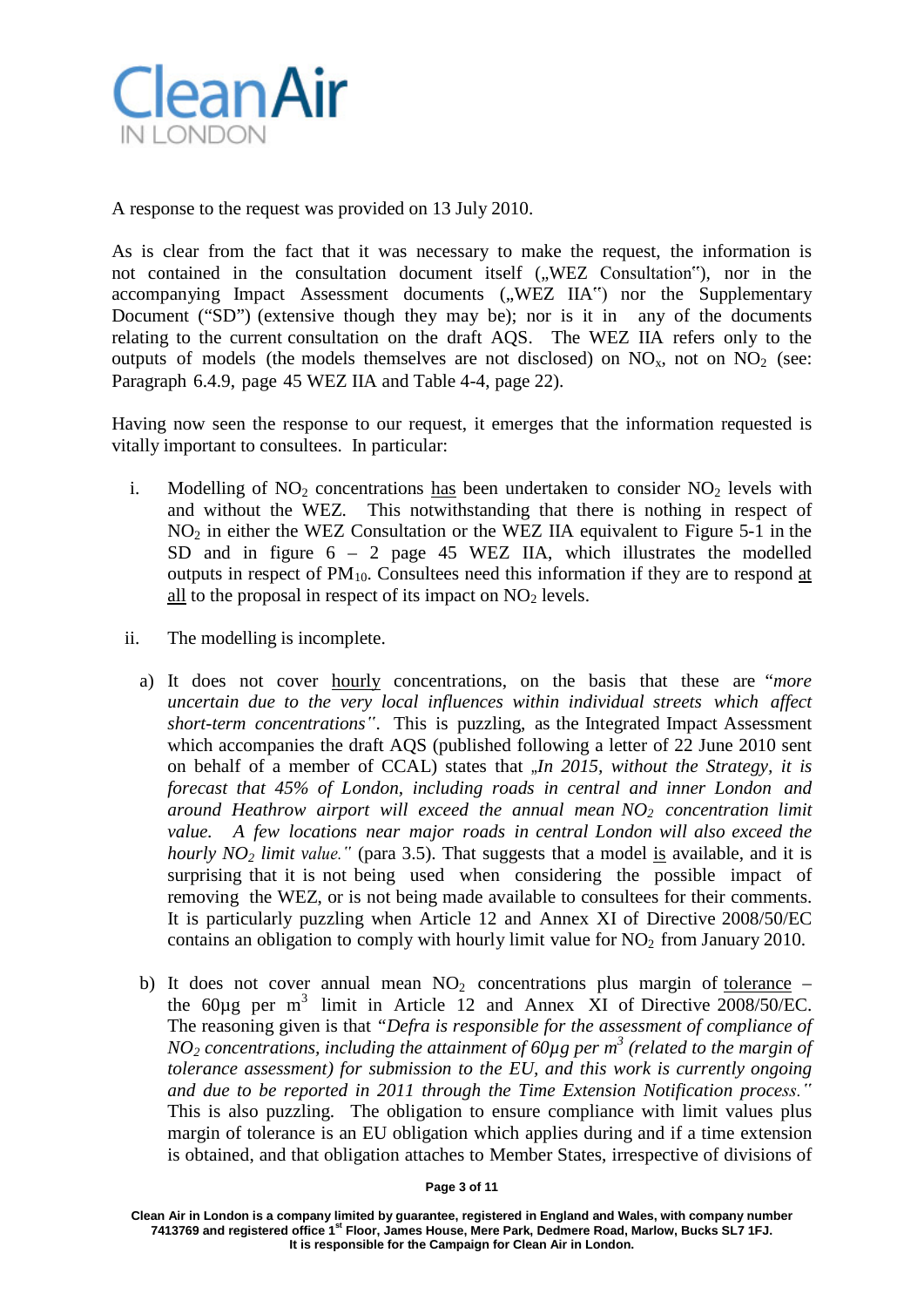

responsibility within different national governments. Consultees cannot comment meaningfully on the proposal to remove the WEZ if they are unable to ascertain whether the proposal might hinder the UK"s ability to comply with its EU obligations, and it is irrelevant that a central government department may have to undertake the relevant modelling for inclusion in the consultation document.

Consultees need the opportunity to comment on the extent of the modelling undertaken, particularly given that what has been done and/or made available is not sufficient to confirm whether the UK will meet its EU law obligations if the WEZ is removed. Consultees also need the opportunity to comment on the rationale for limiting the extent of the modelling in the manner which TfL has done. consultees are unable to do either on the basis of the current WEZ Consultation document and WEZ IIA and SD.

c) The modelling that has been done indicates that removing the WEZ would be unlawful. By way of illustration, Figure 8, forwarded by TfL in its response to CCAL"s information request, indicates that removing the WEZ will increase  $NO<sub>2</sub>$ concentrations in the Knightsbridge / Cromwell Road / Thurloe Place / Brompton Road area, including in residential areas, in 2011. For full comment on the implications of the information that is available, please see below, under "response to the proposals".

In addition, further vital matters remain wholly unclear, notwithstanding the response of 13 July 2010. In the absence of such clarity, consultees still remain unable to comment intelligently on the proposed WEZ removal. In particular:

- i. The draft AQS, and its accompanying IIA, propose alternative measures intended to address air quality in London. However, no quantification of the impact of those alternative measures is provided. The draft AQS and its IIA do not quantify them, and the WEZ IIA has (for obvious reasons) been prepared using baseline data which does not include them. But as the draft AQS IIA notes, a ",,good" score [for air quality measures] does not necessarily mean "good enough" (para. 4.15). Consultees cannot tell what the cumulative impact of the proposals will be, even though it is only the cumulative impact that is ultimately relevant to the UK"s compliance with EU law.
- ii. As indicated above, the modelling of the impact of the proposal on  $NO<sub>2</sub>$  levels is incomplete. It needs clearly to be shown what impact the proposal would have on the UK"s compliance with hourly limit values, or limit values plus margin of tolerance (and whether any alternative measures might be sufficient to mitigate that impact).

In the circumstances, CCAL"s ability to respond to the WEZ Consultation is compromised.

## **RESPONSE TO THE PROPOSALS, INSOFAR AS A RESPONSE IS POSSIBLE**

### **Page 4 of 11**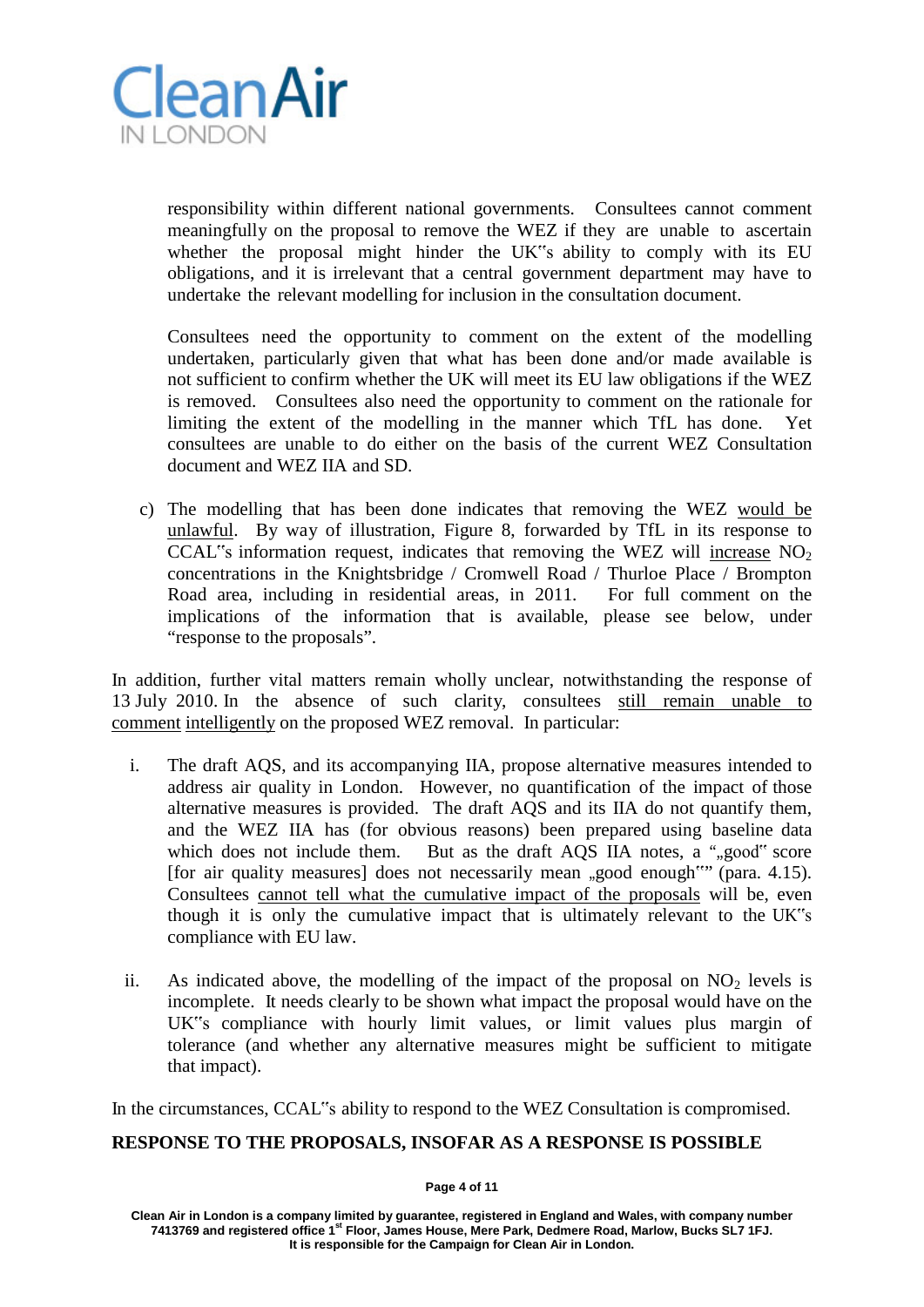

Notwithstanding and subject to its concerns about the consultation, CCAL outlines below the response which it *is* able to make to the proposal. This response is, of necessity, in general terms. It concerns the modelling which has been included (in respect of  $PM_{10}$ ), the estimates of the potential economic impact, and the estimates of the impact on vulnerable members of society.

CCAL strongly opposes, indeed joins Environmental Protection UK in condemning, the Mayor's proposal to remove the WEZ. The WEZ area is very important in addressing poor air quality because it includes some of the busiest roads in west London (e.g. Brompton Road, Cromwell Road, Knightsbridge and Thurloe Place). Brompton Road, for example, includes: one of the UK"s most popular tourist destinations (i.e. Harrods) which generates exceptionally high pedestrian traffic; street canyons; and some of the most polluted air in the UK. As the WEZ IIA itself notes "*the removal of the WEZ is thought likely to lead to an increase in traffic, congestion and emissions of both PM10 and NOx from road transport within the WEZ*" (Paragraph 7.4.2: Section on "Significant Effects")

1. Emissions impacts: Harmful emissions would increase on Tf L's own estimates by up to 8% (or more)

Emissions of the most harmful air pollutants would increase by between 3% (i.e. total tonnes in the WEZ area, page 21 WEZ IIA) and 8% (Table 3.3, page 20 Draft revised Mayor"s Transport Strategy Integrated Impact Assessment: Appendix E) in the WEZ area. CCAL notes that this is very significant when compared to the expected 13% reduction between 2008-2011 across all London in the Mayor"s draft AQS.

This is of particular significance in respect of PM10 emissions, where the UK is already in breach of its EU obligations (CCAL refers to its response to the Government"s consultation on the draft Air Quality Standards Regulations 2010, dated 28 January 2010, in which it showed in a section titled Limit values must be attained and not exceeded once attained" that there were between 46 and 53 exceedances for the PM10 daily limit value at the LAQN monitoring site for Brompton Road in 2009 (which measures only NO2 but for which a standard formula exists for conversion to annual mean PM10 and then daily exceedances). (see

[http://www.londonair.org.uk/london/asp/publicstats.asp?statyear=2010&mapview=P](http://www.londonair.org.uk/london/asp/publicstats.asp?statyear=2010&mapview=PM10b®ion=0&site=CT8&postcode=&la_id=&objective=All) [M10b&region=0&site=CT8&postcode=&la\\_id=&objective=All\)](http://www.londonair.org.uk/london/asp/publicstats.asp?statyear=2010&mapview=PM10b®ion=0&site=CT8&postcode=&la_id=&objective=All) .) ,where the European Commission has already initiated infraction proceedings against the UK, and where daily limit value for a whole year has been breached in London in less than six months in 2010. 4

The consultation documents say (emphasis added, except where otherwise indicated):

a) *"However, despite [a 4.2% reduction in PM10 emissions following the*

#### **Page 5 of 11**

**Clean Air in London is a company limited by guarantee, registered in England and Wales, with company number 7413769 and registered office 1st Floor, James House, Mere Park, Dedmere Road, Marlow, Bucks SL7 1FJ. It is responsible for the Campaign for Clean Air in London.**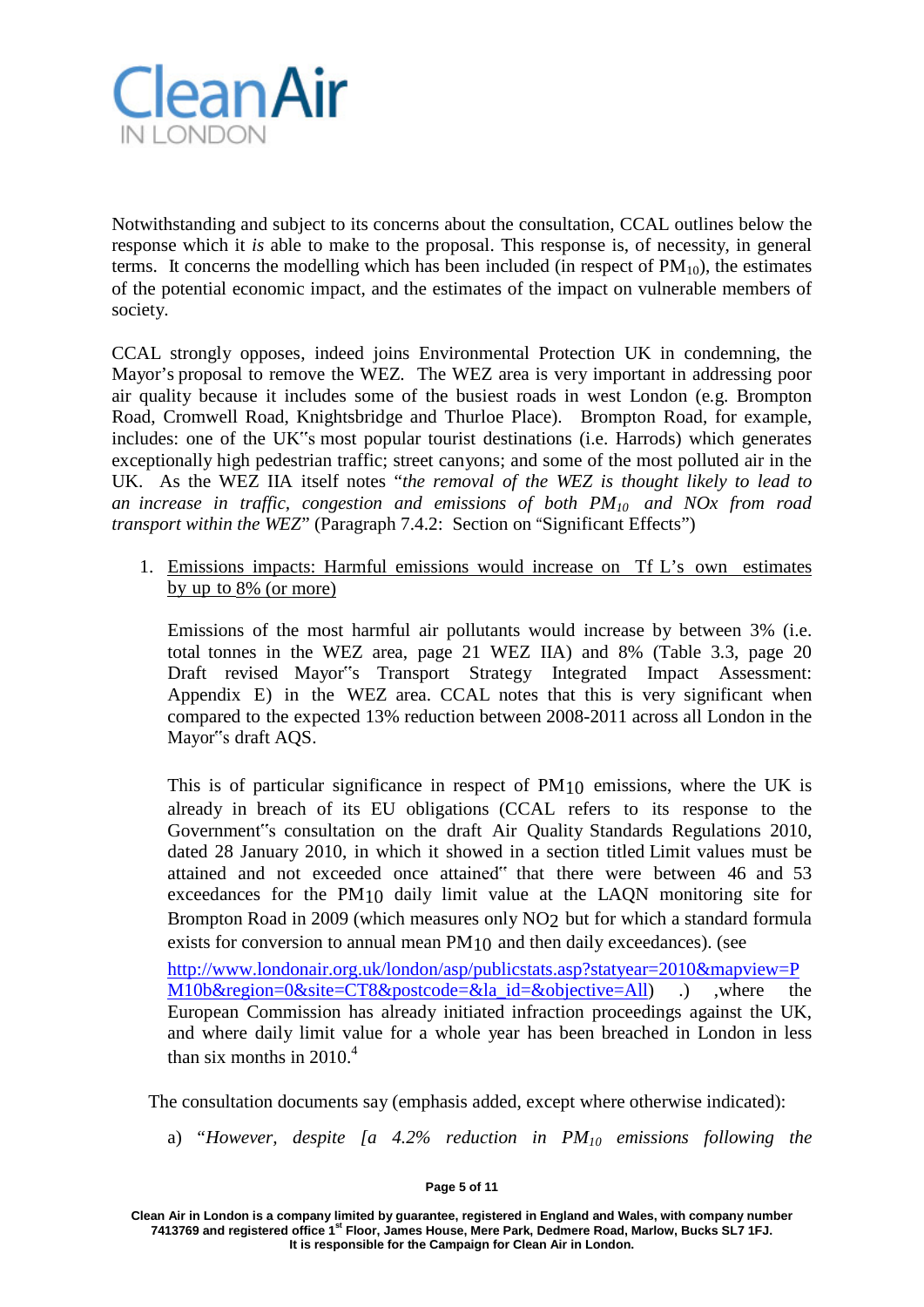

*introduction of the WEZ, see page 13 WEZ IIA], the variability of other significant determinants of air quality, for example the weather , means that it has not been possible to discern a specific impact on air quality resulting from the scheme"* (paragraph 2.3, SD);

- b) *"Over the WEZ as a whole the [impact is minor], although certain major routes would experience more significant changes in air quality emissions from transport"* (paragraph 7.4.14, page 57, WEZ IIA);
- c) *"The map [Figure 6.2, WEZ IIA] shows that the highest predicted concentrations occur within the road and not on pavements. Most of the contour lines are circular and closed at various locations within the main road. TfL"s analysis, taking into account contours which lie along the road surface and close to the kerb, and the grid spacing of the modelling methodology, lead to the conclusion that the EU limit values are expected to be met along Knightsbridge, Brompton Road, Thurloe Place, and Cromwell Road when considered in the context of the WEZ removal"* (paragraph 6.4.13, page 47 WEZ IIA);
- d) *"Over time, a range of measures will deliver emissions reductions in the Western Extension area commensurate with those that the WEZ would have brought, for example the planned introduction of the age-limit for taxis* [from 2012]*, and the deployment of cleaner buses* [between 2012 and 2015] (paragraph 7.4.17, page 58 WEZ IIA)*";* and
- e) *"If air quality deteriorates more than expected further action should be taken"* (paragraph 7.6.1, page 58 WEZ IIA).

Documents provided later to CCAL show:

- a) That removing the WEZ will increase  $NO<sub>2</sub>$  concentrations in the area, including residential areas, in 2011 and
- b) The detailed map provided to CCAL clearly shows that the daily limit value for  $PM_{10}$  will be breached, for example, on the pavement outside Harrods – i.e. where the public would normally have access and
- c) That in some areas limit values for each pollutant, having been attained, will then be exceeded.

In other words: if the WEZ is removed, we can expect breaches of the daily limit value in 2011 in the air breathed by thousands of people every day (i.e. in the areas outside the contour lines shown on the map of the Knightsbridge / Brompton Road / Thurloe Place / Cromwell Road area in Figure 6-2 WEZ IIA). These are areas to which people have regular access and which also entails long-term exposure for those who live or work there.

Inevitably this will also mean exceedances of the same limit value after it has

#### **Page 6 of 11**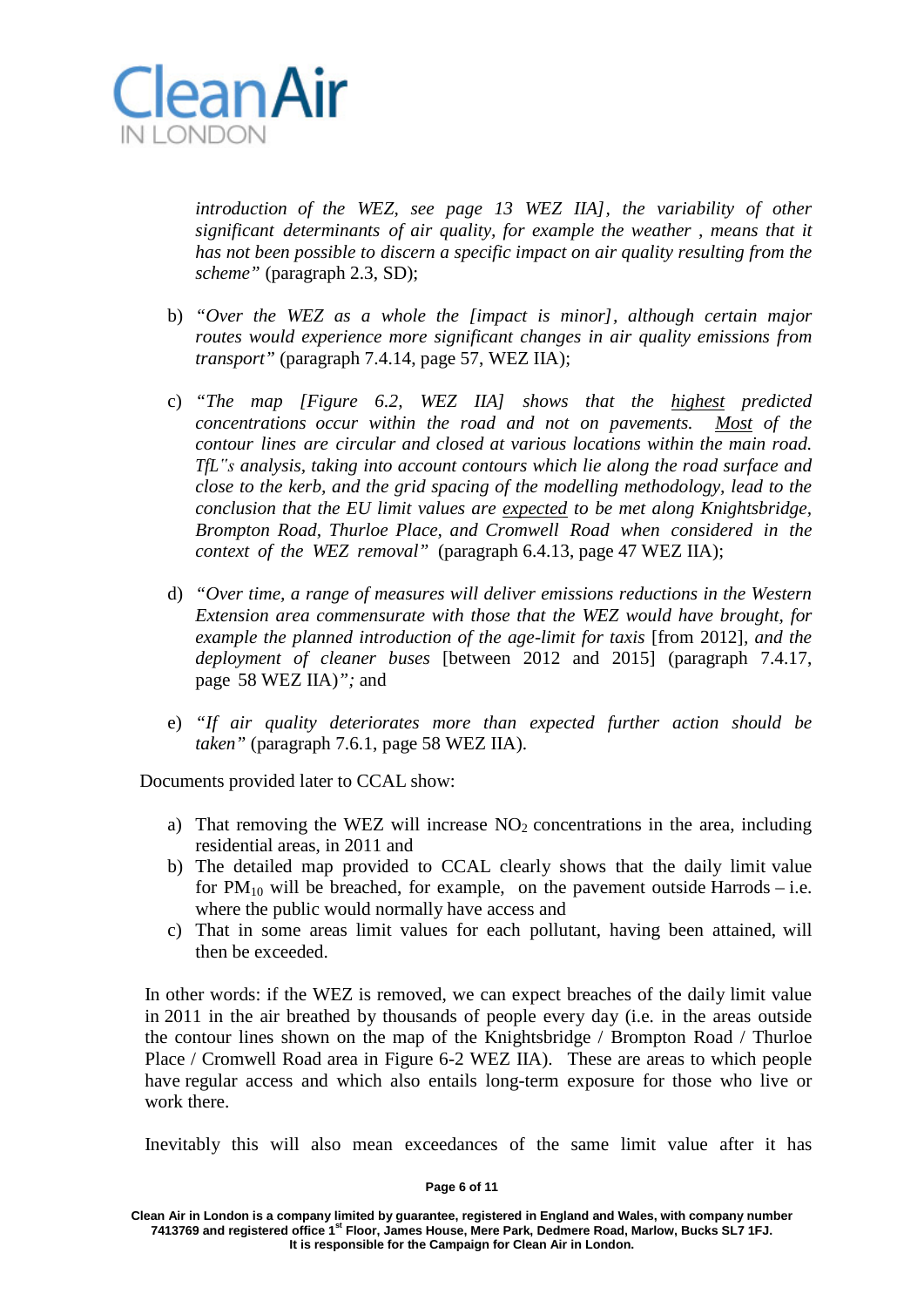

been attained (which is contrary to Article 12 Directive 2008/50/EC and Regulation 17 Air Quality Standards Regulations 2010). It may well result in the Brompton Ward regaining the dubious status of the  $10<sup>th</sup>$  most polluted ward in the whole of Greater London which it was in 2006 before the WEZ was introduced (see "Report on estimation of mortality impacts of particulate air pollution in London").

In relation to  $NO<sub>2</sub>$ , the UK has not yet made an application for an extension so limits apply from January 2010. It is incompatible with such an application for the UK to take steps which will lead to a deterioration in air quality.

Should the effects be worse than anticipated,  $\pi$ , further action $\pi$  – which is not specified – "should" be taken – though no commitment to do so is given in any of the consultation documents.

2. Tf L"s own esti mates app ear to be int e rnall y incon sis tent

The WEZ IIA indicates that the modelling of traffic and congestion has assumed a fixed road capacity in the WEZ area:

*"In the [WEZ] area in the second half of 2007, there was a loss of effective vehicular road capacity of about 15 to 20%, owing to road works and alteration to traffic signals. There is uncertainty over the amount of that capacity which might be recovered and hence its effect on traffic congestion and emissions. Monitoring of traffic and congestion levels suggested at spring 2009 that some 30 to 40% of the lost effective capacity had been recovered. However, this recovery was short lived, and by the second half of 2009 observations suggested that capacity had returned to its lower level. The scenarios in Table 4-1 assume a fixed road capacity"* (paragraph 4.1 bullet point 4, para. 4.1.5 page 19 WEZ IIA) (i.e. increased congestion of 15-21%; 2010 conditions)*;*

In contrast, modelling of the impact on emissions in 2011 of this traffic and congestion appears to have assumed that 50% of the road capacity is recovered:

*"Estimates of the impacts of these traffic and congestion changes on emissions of air quality pollutants and climate change gases have been made using traffic and congestion changes that broadly correspond to a scenario in which around half of the effective road network capacity that is estimated to have been lost in the [WEZ] area has been recovered"* (paragraph 4.2.3, page 22 WEZ IIA. See also paragraph 4.3.1 page 23 WEZ IIA)

If this is indeed TfL"s approach, it cannot be a reasonable basis for a decision nor a fair representation on which consultees can be expected to comment. The assumptions are plainly inconsistent. As the WEZ IIA notes (paragraph 4.2.3), if road capacity is higher an implicit assumption is made that congestion is lower – and in consequence that emissions are lower (vehicles at 5 mph are about twice as polluting as those travelling at 20 mph). The impacts on the emissions are therefore underestimated.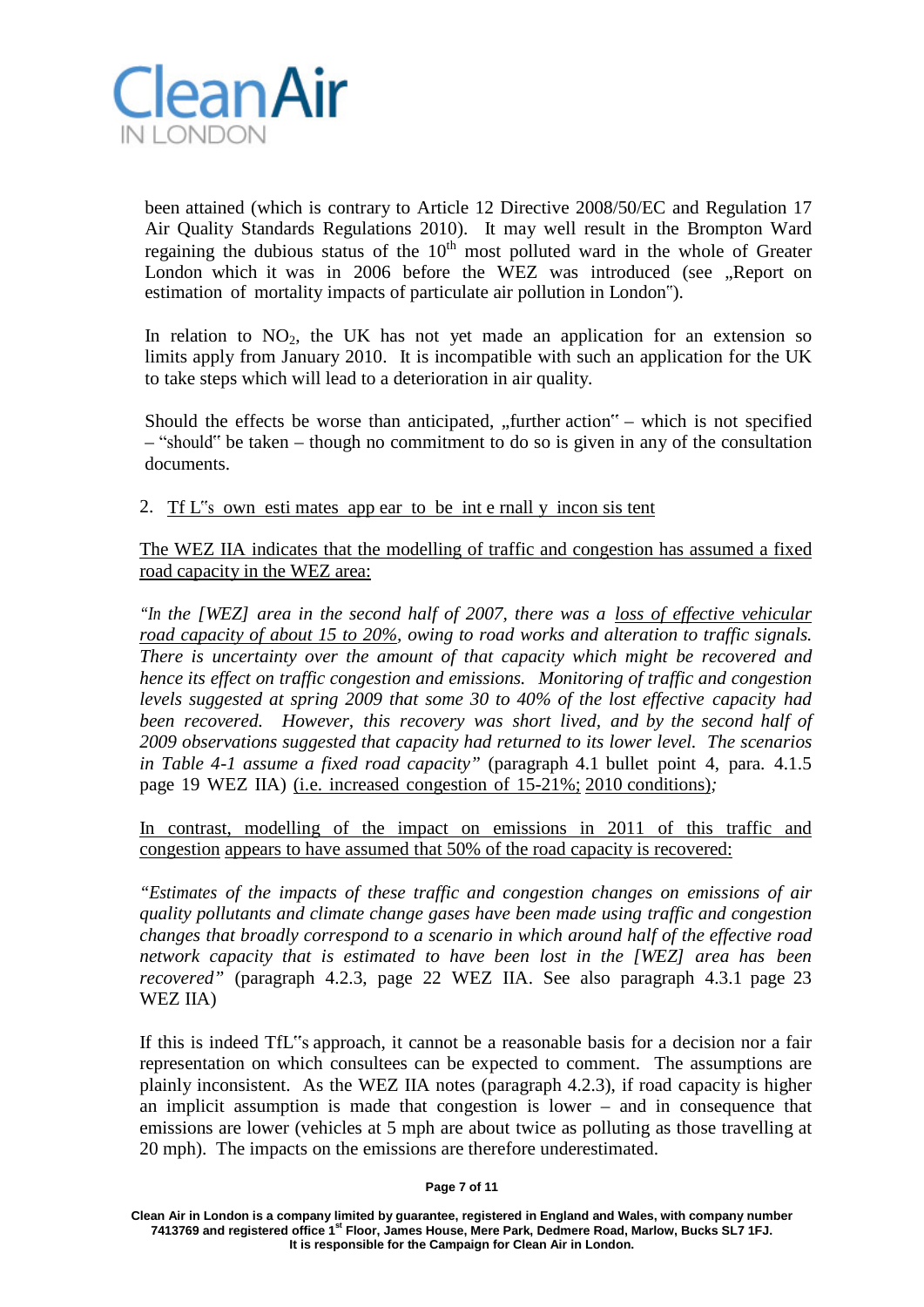

Moreover, CCAL notes that this assumption is entirely unwarranted. There is no reason to suppose that such extensive recovery of road capacity will occur (indeed, as the consultation document accepts in the extract quoted above, this is still "uncertain"). On the contrary, CCAL notes the continuing (until April 2011) major gas mains replacement work on the A4 Cromwell Road and Earls Court Road by the North London Gas Alliance, which indicates a loss of capacity, not a recovery. Also, there appears to be no account whatsoever given for the fact that the Olympic Route Network will include part of the A4 (including Brompton Road and Cromwell Road). This is likely to operate for at least two months in 2012. CCAL understands that evidence from previous Games is that background (non-Games) traffic reductions in the range of 10-30% can take place during Games time, termed the "Games Effect". CCAL estimates that background levels of traffic in London will need to fall by 25-35% (or more) if London is not to come to a standstill when the necessary "Zil lanes" operate for competitors and officials. There is no sign yet of the strategy, or wide variety of measures, needed to reduce and manage such background traffic.

Thus the emissions increases likely to result from removing the WEZ are very likely to be higher than those referred to at (1) above.

## 3. Economic impacts

Removing the WEZ would reduce net income for Transport for London by £55 million each year. This money has been used for improving transport across London and has been used to fund improvements to roads, public transport and walking and cycling, benefiting people who travel in London. The consultation documents say:

*"The removal of the WEZ would reduce net scheme revenues by some £55 million each year. This money is used for improving transport across London and has been used to fund improvements to roads, public transport and walking and cycling, benefiting people who travel in London. The overall budget of TfL for 2009/2010 is close to £10 billion, in comparison to which, the effects of removing the WEZ would be minor"* [CCAL emphasis] (paragraph 7.4.4, page 61, WEZIIA)

At a time of economic crisis and budget cuts, CCAL is surprised that a loss to TfL of £55m per annum and to business of £70m to £50m per annum, due to increased congestion (para. 5.4.23 page 35 WEZIIA) can be disregarded.

In addition, CCAL considers that the Mayor / TfL underestimate the potential risk of fines from the EU for the UK"s persistent breach of its EU air quality obligations. CCAL is pleased there is an official recognition at last that EU fines are "potentially in the region of £300 million per year for each pollutant". See paragraph 5.48 in the "London Low Emission Zone Variation Order: Proposed deferral of the inclusion of larger vans and minibuses in the LEZ from 2010 to 2012". But, the Mayor is wrong simply to assume the UK will obtain a time extension until 2011 for  $PM_{10}$  and 2015 for

#### **Page 8 of 11**

**Clean Air in London is a company limited by guarantee, registered in England and Wales, with company number 7413769 and registered office 1st Floor, James House, Mere Park, Dedmere Road, Marlow, Bucks SL7 1FJ. It is responsible for the Campaign for Clean Air in London.**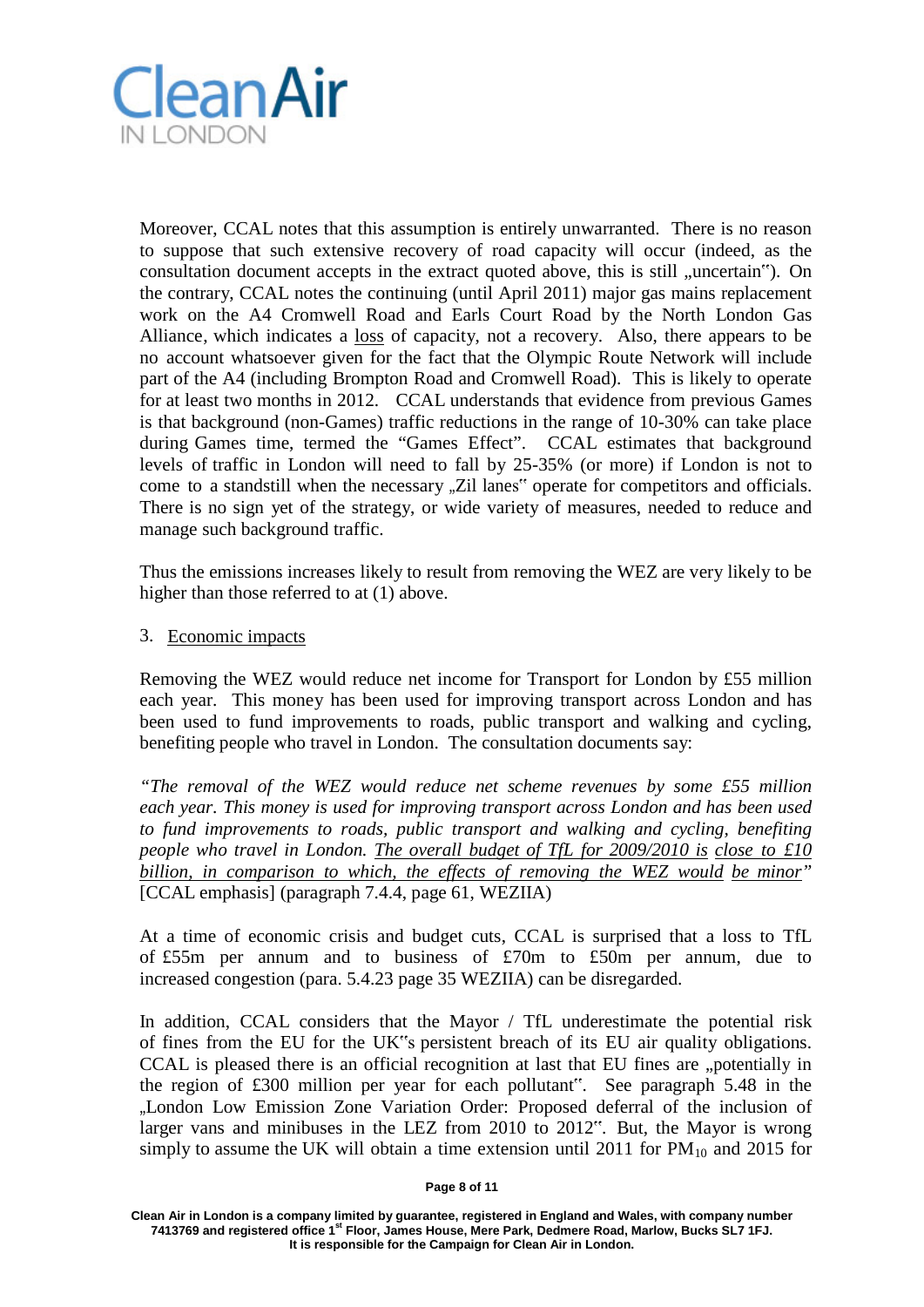

 $NO<sub>2</sub>$  to comply with limit values.

- i. In respect of  $PM_{10}$  the Commission has already rejected one application from theUK and the resubmitted TEN still contains fundamental flaws;
- ii. No application for an extension in respect of  $NO<sub>2</sub>$  has yet been made. The limits therefore apply as from January 2010.
- iii. If the UK does obtain an extension in relation to  $NO<sub>2</sub>$  it will need to ensure that annual mean concentrations remain below 60  $\mu$ g/m<sup>3</sup> from 1 January 2010. The information sent to CCAL in response to its request (referred to above) simply says that this is Defra"s responsibility.

As indicated above, CCAL is not able to comment properly on the likelihood of these fines being incurred, because of the significant lack of information in the consultation as to how the UK"s obligations under EU law are to be met. However, if the cost-benefit analysis of the proposed removal of the WEZ were to take into account the £300m per annum fines which the European Court could impose, CCAL considers it quite clear that the proposal could not possibly be justified.

4. Equalities impacts: The most vulnerable would suffer most

The Mayor"s responsibility for adopting his AQS stems, in part, from his obligation to implement the National Air Quality Strategy in London: section 362(2)(a) Greater London Authority Act 1999.

The consultation documents acknowledge that:

- a) the National Air Quality Strategy "*recognises that* "*certain groups within society*" *are more susceptible to the impacts of poor air quality upon both life expectancy and quality of life. Older people and people who suffer from certain pre-existing medical conditions are seen as being the most vulnerable. Members of these groups would therefore be expected to benefit the most from improvements to air quality, or to suffer the most from any changes for the worse."*
- b) *"The NAQS does not itself state whether these "more susceptible" groups include people from other EPGs, such as those from black, Asian and other minority ethnic (BAME) groups or those who live in areas characterised by high levels of deprivation. However, the government has acknowledged that there is inequality in the distribution of air pollution and tackling this inequality has become part of its social exclusion, equality and deprivation agenda."*

Yet TfL appears to pay little to no regard to the impact which removing the WEZ would have on these groups . In particular, it states that:

a) *"Modelling undertaken by TfL suggests that emissions of air quality pollutants from*

#### **Page 9 of 11**

**Clean Air in London is a company limited by guarantee, registered in England and Wales, with company number 7413769 and registered office 1st Floor, James House, Mere Park, Dedmere Road, Marlow, Bucks SL7 1FJ. It is responsible for the Campaign for Clean Air in London.**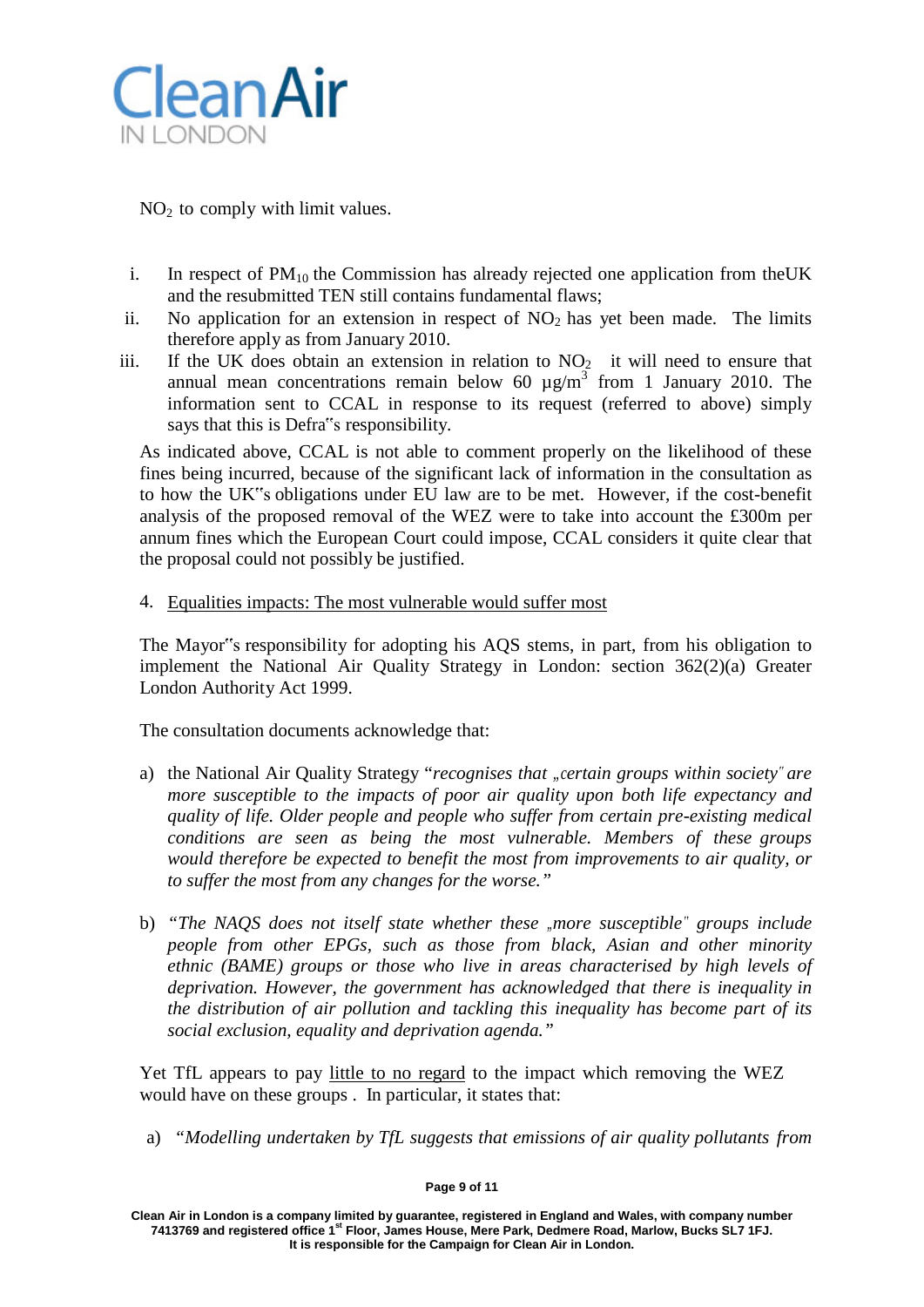

*road transport within the Western Extension area would increase by a small amount following the removal of the WEZ (refer to Table 4-3 and 4-4pp 21 and 22 WEZIIA) and that, all other things being equal and assuming no measures in mitigation, air quality could reduce very marginally within the Western Extension area as a result, with the greatest impact occurring on and very close to the carriageway of major roads. However, it is unlikely that it would be possible to discern an impact on measured air quality owing to the variability of other factors which significantly influence air quality"* (paragraph 6.4.2, WEZ IIA);

b) *"No significant health effects are likely as a result of the removal of the WEZ and therefore no mitigation measures are proposed, and any adverse impacts that do occur in some locations would be likely to be balanced by positive impacts elsewhere. If air quality were to deteriorate more than expected further action should be taken. The Draft MAQS contains provision for greater and wider use of local measures. These provide a mechanism by which further action may be taken in response to monitoring data, allowing the Mayor to respond proactively to any potential adverse effects of removing the WEZ"* (paragraph 7.6.1, WEZ IIA).

This approach does not meet the Mayor"s obligations to implement the National Strategy. If harmful emissions are expected to increase, and the most vulnerable (or those in particular minority groups) are expected to bear the brunt of the effects, it is no answer that they will find it difficult to prove it, or that the modelling would be difficult to conduct, or that different people in other areas will experience improvements.

## **OTHER COMMENTS**

## Greener Vehicle Discount

The Greener Vehicle Discount would undermine air quality and increase congestion unnecessarily. A 100% discount should only be offered to cars emitting 100g/km or less of  $CO<sub>2</sub>$  and meeting or beating the Euro 5 standard for petrol vehicles (since the Euro 5 standard for diesel vehicles is around three times higher for oxides of nitrogen (NOx) than petrol vehicles).

## Inner London low emission zone

CCAL has urged the Mayor of London and TfL on numerous occasions, including in very detailed submissions, to introduce one or more additional inner low emission zones (or "Clean Air Zones") in London. This or these would be in addition to phase 3 of the LEZ and would ban the most polluting diesel vehicles from the most polluted parts of London.

You are aware there were some 40 such inner LEZs in Germany by the end of 2009 with scores more across Europe (see: [http://www.lowemissionzones.eu/\)](http://www.lowemissionzones.eu/)

### **Page 10 of 11**